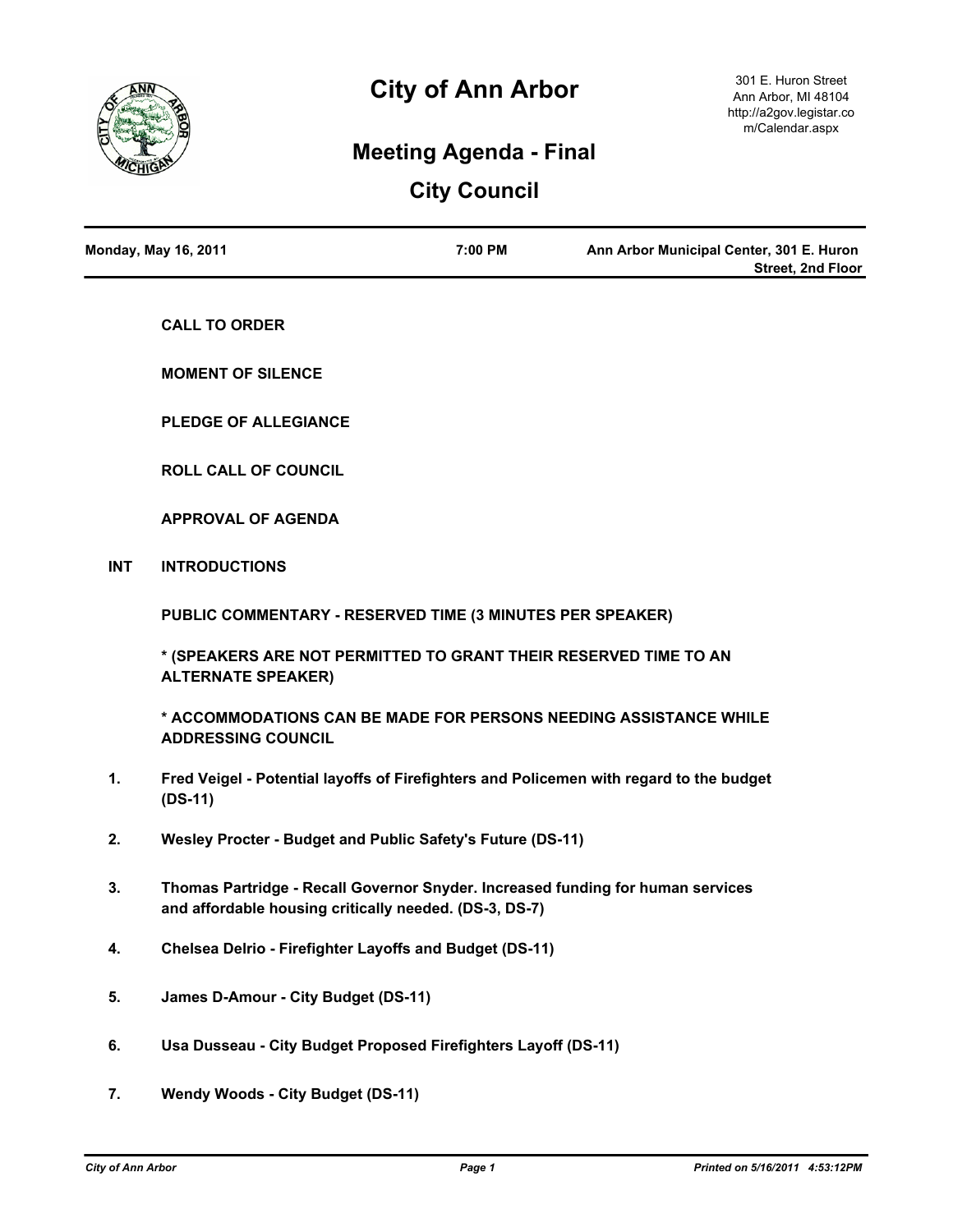- **8. Stephen Ranzini City Budget (DS-11)**
- **9. Sue Maguire Proposed Public Safety Cuts to Budget (DS-11)**

**COMMUNICATIONS FROM COUNCIL**

## **COMMUNICATIONS FROM THE CITY ADMINISTRATOR**

## **PH PUBLIC HEARINGS (3 MINUTES PER SPEAKER)**

**PH-1 [11-0540](http://a2gov.legistar.com/gateway.aspx?M=L&ID=7278)** Resolution Approving an Increase in the Standard Taximeter Rates for the City of Ann Arbor

(Financial and Administrative Services - Tom Crawford, CFO)

*Sponsors:* Kunselman *(See DC-1)*

## **COMMUNICATIONS FROM COUNCIL**

# **A APPROVAL OF COUNCIL MINUTES**

**A-1 [11-0635](http://a2gov.legistar.com/gateway.aspx?M=L&ID=7371)** Regular Session of May 2, 2011

(City Clerk - Jacqueline Beaudry)

Attachments: 05-02-11 Draft Minutes.pdf, Redactions List & Council Emails.5-2-2011.PDF

## **CA CONSENT AGENDA**

**CA-1 [11-0455](http://a2gov.legistar.com/gateway.aspx?M=L&ID=7178)** Resolution to Approve an Amendatory Grant Contract with the Michigan Department of Transportation for Airfield Signage and Marking Upgrades at the Ann Arbor Municipal Airport (\$5,200.00)

(Fleet & Facilities Services - Sue F. McCormick, Public Services Administrator)

**CA-2 [11-0512](http://a2gov.legistar.com/gateway.aspx?M=L&ID=7251)** Resolution to Award a Purchase Order for Water Main Infrastructure Materials to ETNA Supply Company. (\$54,965.00) ITB - 4148 (Public Services - Sue F. McCormick, Public Services Administrator) *Attachments:* BID TAB ITB 4148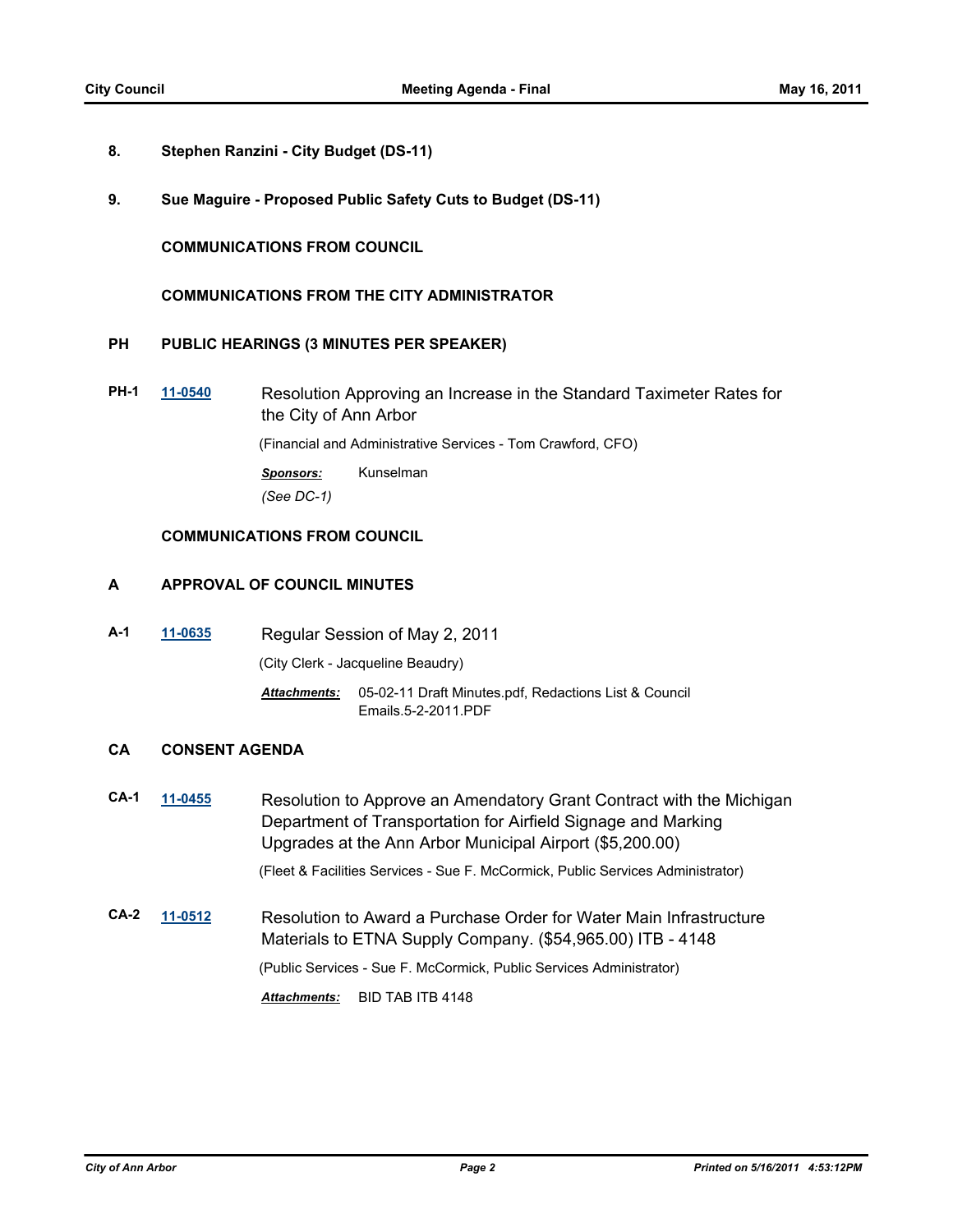**CA-3 [11-0514](http://a2gov.legistar.com/gateway.aspx?M=L&ID=7252)** Resolution to Award a Purchase Order for Water Main Infrastructure Materials to Progressive Plumbing Supply (\$29,006.00) ITB - 4148 (Public Services - Sue F. McCormick, Public Services Administrator) *Attachments:* BID TAB ITB 4148.PDF

## **B ORDINANCES - SECOND READING**

**None.**

# **C ORDINANCES - FIRST READING**

**C-1 [11-0472](http://a2gov.legistar.com/gateway.aspx?M=L&ID=7197)** An Ordinance to Add Section 1:239 of Chapter 8 (Boards and Commissions) and to Add Section 5:136 and Renumber Sections 5:136 to 5:139 of Chapter 57 (Subdivision and Land Use Control) of Title V of the Code of the City of Ann Arbor to Create a Design Review Board and Review Procedure for Certain Downtown Properties - CPC Recommendation: Approval (8 Yeas, 0 Yeas)

(Community Services - Sumedh Bahl, Area Administrator)

Attachments: Design Review Ordinance, CPC Staff Report 04-05-11, Downtown Design Guidelines 02-07-11, Council Resolution R-11-025

# **D MOTIONS AND RESOLUTIONS**

#### **DC New Business - Council:**

**DC-1 [11-0540](http://a2gov.legistar.com/gateway.aspx?M=L&ID=7278)** Resolution Approving an Increase in the Standard Taximeter Rates for the City of Ann Arbor

(Financial and Administrative Services - Tom Crawford, CFO)

*Sponsors:* Kunselman *(See PH-1)*

**DC-2 [11-0622](http://a2gov.legistar.com/gateway.aspx?M=L&ID=7358)** Resolution to Amend R-10-150, Resolution of Intent on the Administration of Park Maintenance and Capital Improvements Millage

(City Council)

*Sponsors:* Anglin and Taylor *Attachments:* Final....R-10-150.pdf, Final...Attachment A.pdf *(Added 5/12/11)*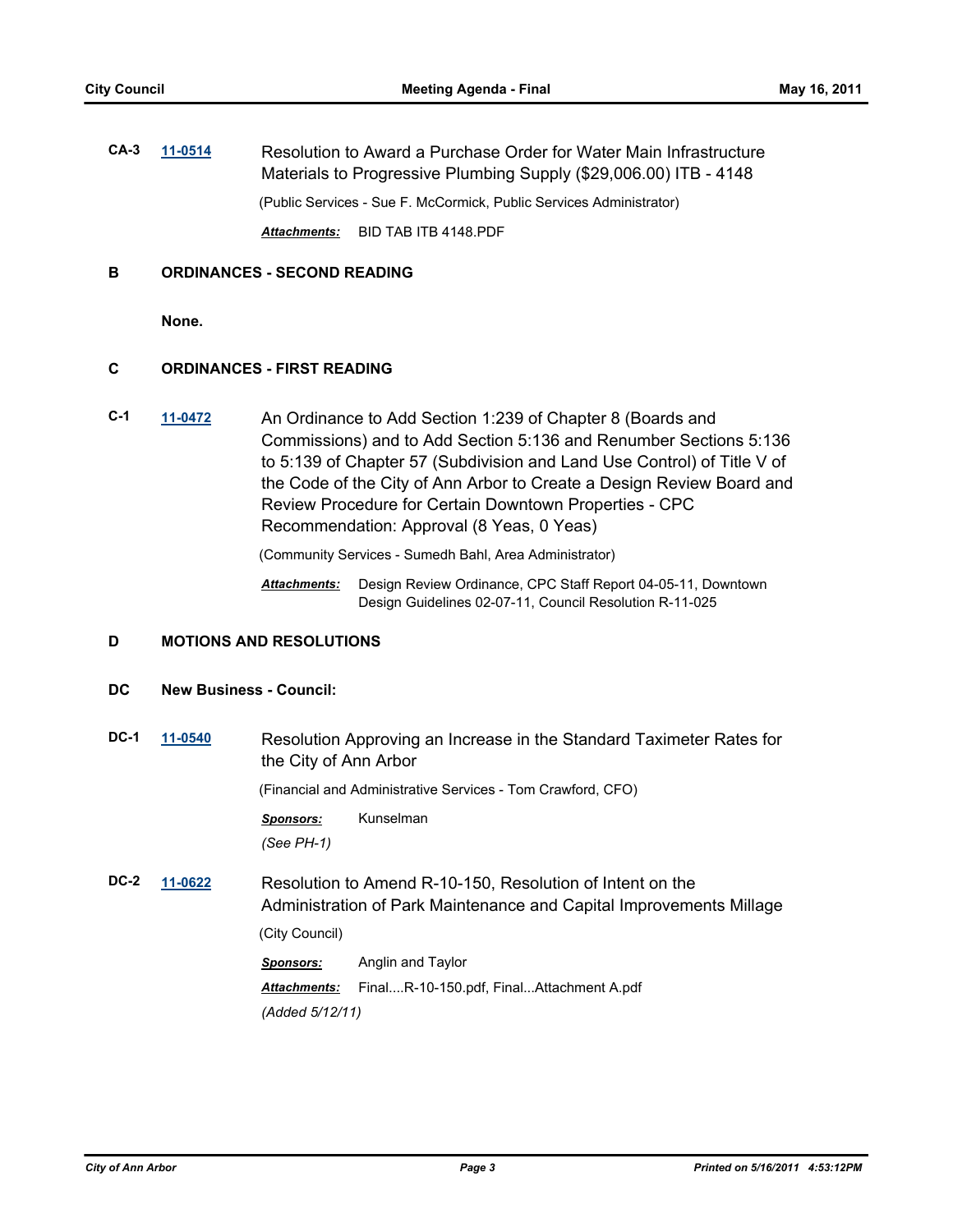| $DC-3$      | 11-0605        | Resolution to Accept Board of Insurance Administration Meeting Minutes of<br>April 28, 2011                                                                                                                                                   |  |
|-------------|----------------|-----------------------------------------------------------------------------------------------------------------------------------------------------------------------------------------------------------------------------------------------|--|
|             |                | (Financial and Administrative Services - Tom Crawford, CFO)                                                                                                                                                                                   |  |
|             |                | Derezinski<br><u>Sponsors:</u><br>(Added 5/13/11)                                                                                                                                                                                             |  |
| DC-4        | <u>11-0557</u> | Resolution to Approve a Request to Transfer all Stock in a 2010 Class C<br>Liquor Licensed Business Located at 112 W. Liberty, from Andrei G.<br>Gulvezan to New Stock Holder The Andrei G. Gulvezan Trust,<br>Magdalena M. Gulvezan, Trustee |  |
|             |                | (City Clerk Services - Jacqueline Beaudry, City Clerk)                                                                                                                                                                                        |  |
|             |                | Council Liquor License Review Committee<br><b>Sponsors:</b><br>(Added 5/13/11)                                                                                                                                                                |  |
| <b>DC-5</b> | 11-0578        | Resolution to Approve a Request from Barclay Hospitality Services Inc.<br>to Drop Alliance Hospitality Management LLC as Co-Licensee in a 2010<br>Resort B-Hotel License, Located at 3205 Boardwalk - d/b/a Courtyard by<br><b>Marriott</b>   |  |
|             |                | (City Clerk Services - Jacqueline Beaudry, City Clerk)                                                                                                                                                                                        |  |
|             |                | Council Liquor License Review Committee<br><b>Sponsors:</b><br>(Added 5/13/11)                                                                                                                                                                |  |
| DC-6        | 11-0628        | Resolution to Approve Temporary Authorization for Outdoor Liquor<br>License Service to 314 S. Main LLC, dba Melange Bistro at 312 S. Main<br>Street for Fridays in June, July and August                                                      |  |
|             |                | (City Clerk - Jacqueline Beaudry)                                                                                                                                                                                                             |  |
|             |                | Council Liquor License Review Committee<br><b>Sponsors:</b><br>(Added 5/13/11)                                                                                                                                                                |  |
| DB          |                | <b>New Business - Boards and Commissions:</b>                                                                                                                                                                                                 |  |
|             | None.          |                                                                                                                                                                                                                                               |  |

# **DS Old Business - Staff:**

**DS-1 [11-0402](http://a2gov.legistar.com/gateway.aspx?M=L&ID=7128)** Resolution to Approve the Purchase of an Elgin Street Sweeper from Bell Equipment Company (State of Michigan \$273,300.00) (Fleet & Facilities Services - Sue F. McCormick, Public Services Administrator) *(Postponed from the 5/2/11 regular session)*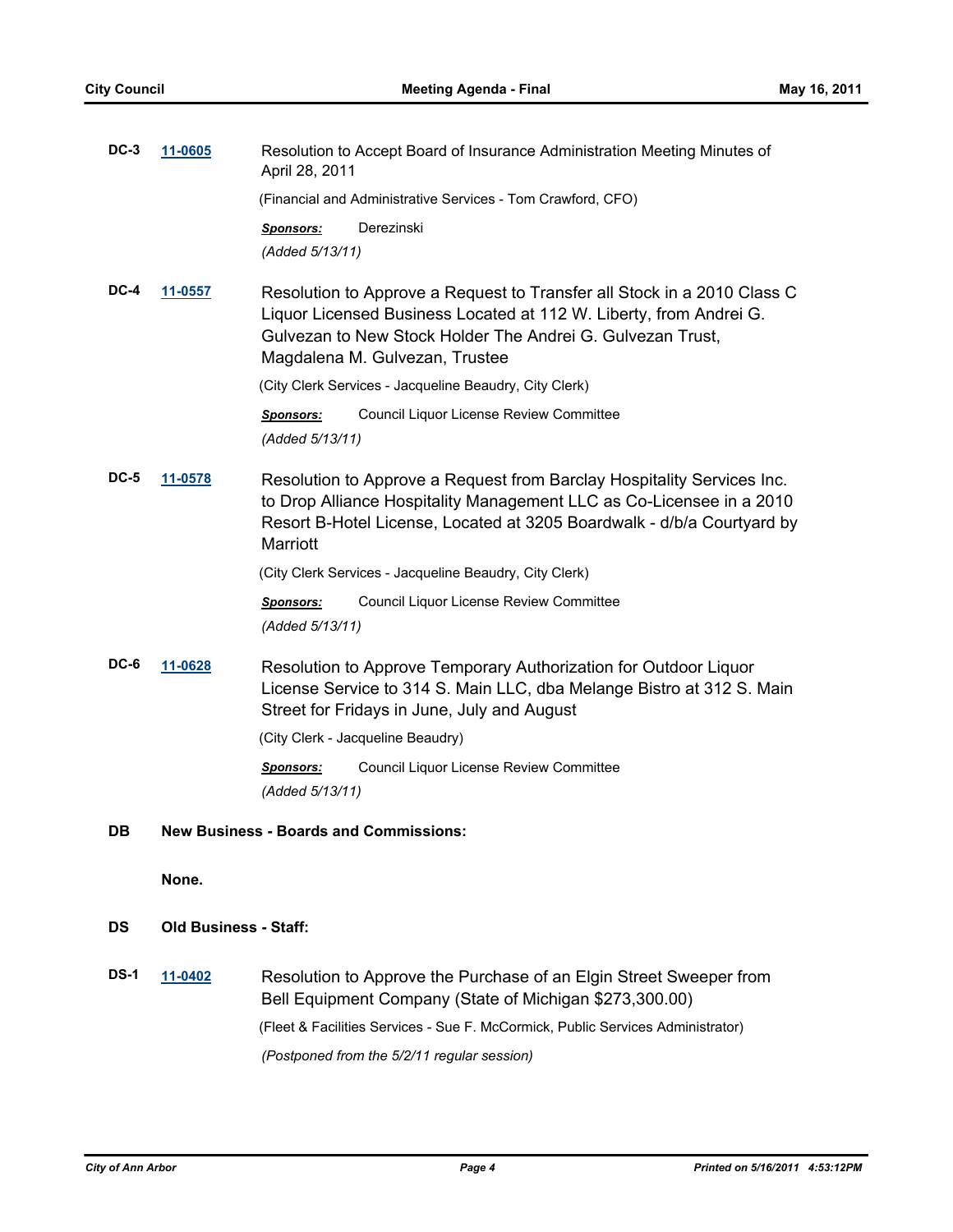| <b>DS-2</b> | 11-0403                      | Resolution to Appropriate Funds and Approve the Purchase of a<br>Combination Sewer Truck from Jack Doheny Supplies, Inc.<br>(\$398,806.00) (8 Votes Required)                                                                                                                                                    |
|-------------|------------------------------|------------------------------------------------------------------------------------------------------------------------------------------------------------------------------------------------------------------------------------------------------------------------------------------------------------------|
|             |                              | (Fleet & Facilities Services - Sue F. Mc Cormick, Public Services Administrator)                                                                                                                                                                                                                                 |
|             |                              | Attachments:<br>Sewer Truck - Bid Tab.pdf                                                                                                                                                                                                                                                                        |
|             |                              | (Postponed from the 5/2/11 regular session)                                                                                                                                                                                                                                                                      |
| <b>DS-3</b> | 11-0480                      | Resolution to Approve FY 12 Allocations to Non-Profit Entities for<br>Human Services - \$1,159,029.00 (General Fund)                                                                                                                                                                                             |
|             |                              | (Community Services - Sumedh Bahl, Area Administrator)                                                                                                                                                                                                                                                           |
|             |                              | Attachments:<br>Final Funding Recommendations_April 13 2011.pdf<br>(Postponed from the 5/2/11 regular session)                                                                                                                                                                                                   |
| <b>DS</b>   | <b>New Business - Staff:</b> |                                                                                                                                                                                                                                                                                                                  |
| DS-4        | 11-0459                      | Resolution to Approve a Professional Services Agreement with AECOM                                                                                                                                                                                                                                               |
|             |                              | for Engineering Services for the Water Distribution Level of Service &<br>Reinvestment Study (\$208,984.00)                                                                                                                                                                                                      |
|             |                              | (Systems Planning Services - Sue F. McCormick, Public Services Administrator)                                                                                                                                                                                                                                    |
| <b>DS-5</b> | 11-0495                      | Resolution to Approve Street Closing for the NTI Block Party -<br>Wednesday, August 3, 2011                                                                                                                                                                                                                      |
|             |                              | (Community Services - Sumedh Bahl, Area Administrator)                                                                                                                                                                                                                                                           |
|             |                              | <u> Attachments:</u><br>NTI Block Party Map.pdf                                                                                                                                                                                                                                                                  |
| DS-6        | 11-0497                      | Resolution to Approve Alley Closing for Jazz in the Alley Special Event -<br>Thursday, August 4, 2011                                                                                                                                                                                                            |
|             |                              | (Community Services - Sumedh Bahl, Area Administrator)                                                                                                                                                                                                                                                           |
|             |                              | Attachments: Jazz in the Alley St Clsg Map.pdf, Jazz in the Alley Map.pdf                                                                                                                                                                                                                                        |
| <b>DS-7</b> | <u>11-0463</u>               | Resolution to Amend the Neighborhood Stabilization Program (NSP)<br>Budget by adding \$24,135 in Program Income, and Allocate \$33,292.00<br>to Avalon Housing Inc. or an Affiliated Ownership Entity for the<br>Demolition of 718, 722, and 724 North Main (\$33,292.00 NSP Funds) (8<br><b>Votes Required)</b> |
|             |                              | (Community Services - Sumedh Bahl, Area Administrator)                                                                                                                                                                                                                                                           |
|             |                              | <b>Attachments:</b><br>Near North Demo                                                                                                                                                                                                                                                                           |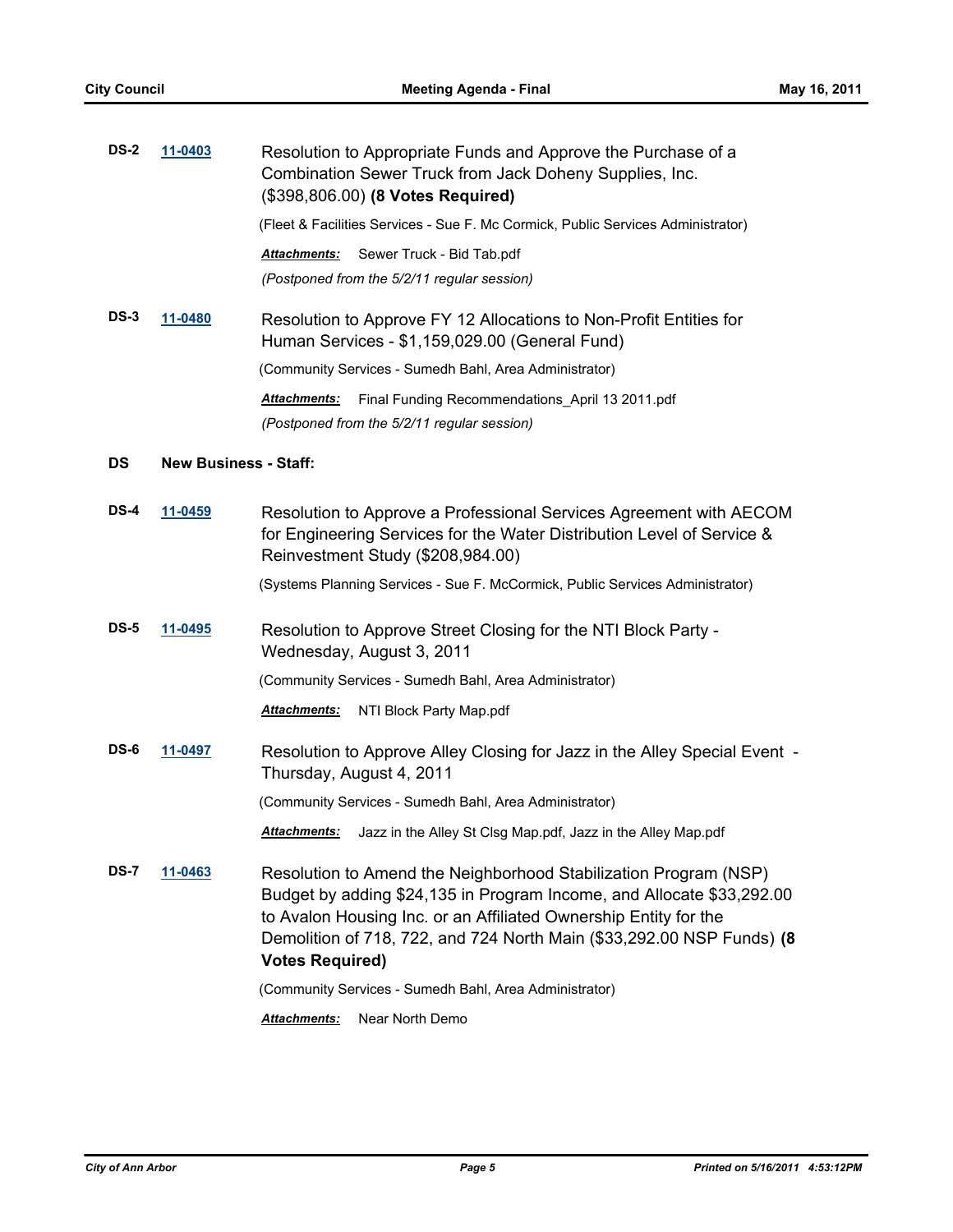| $DS-8$       | 11-0482 | Resolution to Transfer Delinquent Water Utility, Alarm, Board Up, Clean<br>Up, Vacant Property Inspection and Housing Inspection Fees to the July<br>2011 City Tax Roll                                                                                                                                                                       |
|--------------|---------|-----------------------------------------------------------------------------------------------------------------------------------------------------------------------------------------------------------------------------------------------------------------------------------------------------------------------------------------------|
|              |         | (Financial and Administrative Services - Matthew V. Horning, Treasurer)                                                                                                                                                                                                                                                                       |
|              |         | Attachments:<br>7-11 Tax Roll - Schedule A (2)<br>(Revised on 5/13/11)                                                                                                                                                                                                                                                                        |
| $DS-9$       | 11-0425 | Resolution to Approve Fiscal Year 2012 Fee Adjustments for Public<br>Services Area Project Management, Customer Service, Systems<br>Planning, Waste Water Treatment and Field Operations                                                                                                                                                      |
|              |         | (Public Services - Sue F. McCormick, Public Services Administrator)                                                                                                                                                                                                                                                                           |
|              |         | Public Service FY12 Fee Schedule<br><b>Attachments:</b>                                                                                                                                                                                                                                                                                       |
| <b>DS-10</b> | 11-0435 | Resolution to Approve FY 2012 Fee Adjustments for the Community<br>Services Area                                                                                                                                                                                                                                                              |
|              |         | (Community Services - Sumedh Bahl, Area Administrator)                                                                                                                                                                                                                                                                                        |
|              |         | <b>Attachments:</b><br>Parks FY 2012 Comparable Fees.pdf, Parks FY 2012 Proposed Fees<br>Changes.pdf, Construction FY 2012 Comparable Fees.pdf, Construction<br>FY 2012 Proposed Fee Changes.pdf, Rental House FY 2012<br>Comparable Fees.pdf, Rental Housing FY 2012 Proposed Fees<br>Changes.pdf, Planning FY 2012 Proposed Fee Changes.pdf |
| <b>DS-11</b> | 11-0451 | Resolution to Adopt Ann Arbor City Budget and Related Property Tax<br>Millage Rates for fiscal year 2012 (7 Votes Required)                                                                                                                                                                                                                   |
|              |         | (Financial and Administrative Services - Tom Crawford, CFO)                                                                                                                                                                                                                                                                                   |
| Е            |         | <b>COMMUNICATIONS FROM THE MAYOR</b>                                                                                                                                                                                                                                                                                                          |

**E-1 [11-0624](http://a2gov.legistar.com/gateway.aspx?M=L&ID=7360)** 5/16/11 Appointments & nominations

(Mayor's Office)

*(Added 5/12/11)*

# **COMMUNICATIONS FROM COUNCIL**

# **F WRITTEN COMMUNICATIONS FROM THE CITY ADMINISTRATOR**

**F-1 [11-0469](http://a2gov.legistar.com/gateway.aspx?M=L&ID=7194)** First Quarter 2011 Investment Portfolio Report (Financial and Administrative Services - Matthew V. Horning, Treasurer) *Attachments:* 2011 Q1 Portfolio Summary.pdf, 2011 Q1 Portfolio Report.pdf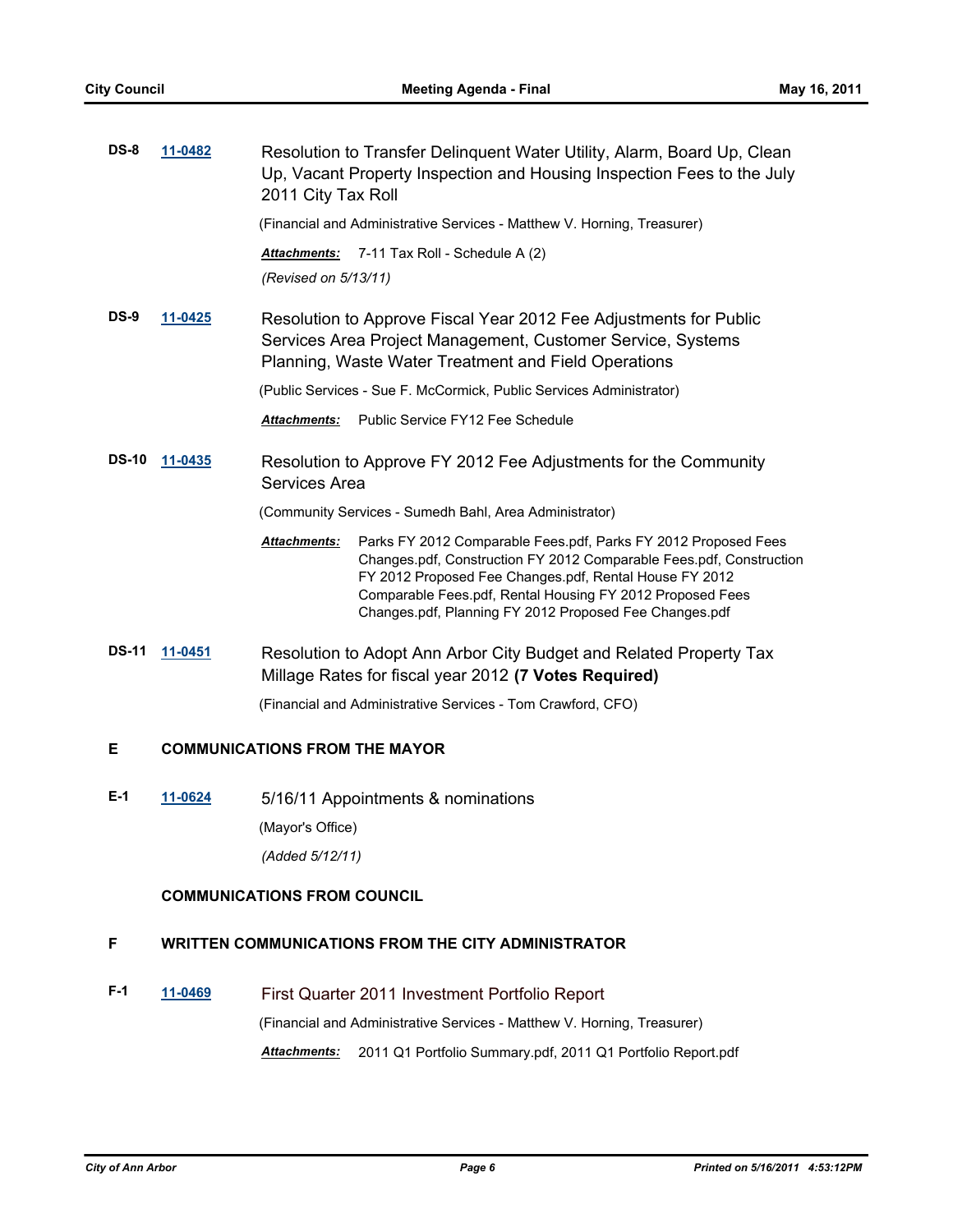**F-2 [11-0520](http://a2gov.legistar.com/gateway.aspx?M=L&ID=7258)** Living Wage Increase (Financial and Administrative Services - Tom Crawford, CFO) *Attachments:* Poverty Guidelines.pdf

# **G COMMUNICATIONS FROM THE CITY ATTORNEY**

## **H & I CLERK'S REPORT OF COMMUNICATIONS, PETITIONS AND REFERRALS**

#### **H The following communications were referred as indicated:**

**H-1 [11-0516](http://a2gov.legistar.com/gateway.aspx?M=L&ID=7254)** Communication from The Washtenaw County Board of Commissioners regarding public notice of available positions with the various Boards, Committees and Commissions

(City Clerk Services)

*Attachments:* 2011 PublicNotice - Vacancies Spring

**H-2 [11-0551](http://a2gov.legistar.com/gateway.aspx?M=L&ID=7286)** Communication from Huron River Watershed Council regarding the Single Fly Tournament

*Attachments:* Communication from Huron River Watershed Council

**H-3 [11-0580](http://a2gov.legistar.com/gateway.aspx?M=L&ID=7315)** Communication from Karl R. Frankena, regarding notice of intent to establish a Condominium Project at 115 W. Liberty St. - Planning and Development Services

(City Clerk Services)

*Attachments:* 115 W. Liberty St. Condo Project

**H-4 [11-0581](http://a2gov.legistar.com/gateway.aspx?M=L&ID=7316)** Communication from Comcast regarding changes to the channel lineup effective June 28, 2011 - CTN

(City Clerk Services)

*Attachments:* Comcast Communication

**H-5 [11-0582](http://a2gov.legistar.com/gateway.aspx?M=L&ID=7317)** Communication from David Root expressing concern about the alcohol service at Good Time Charlies

(City Clerk Services)

*Attachments:* Good Time Charlies Communication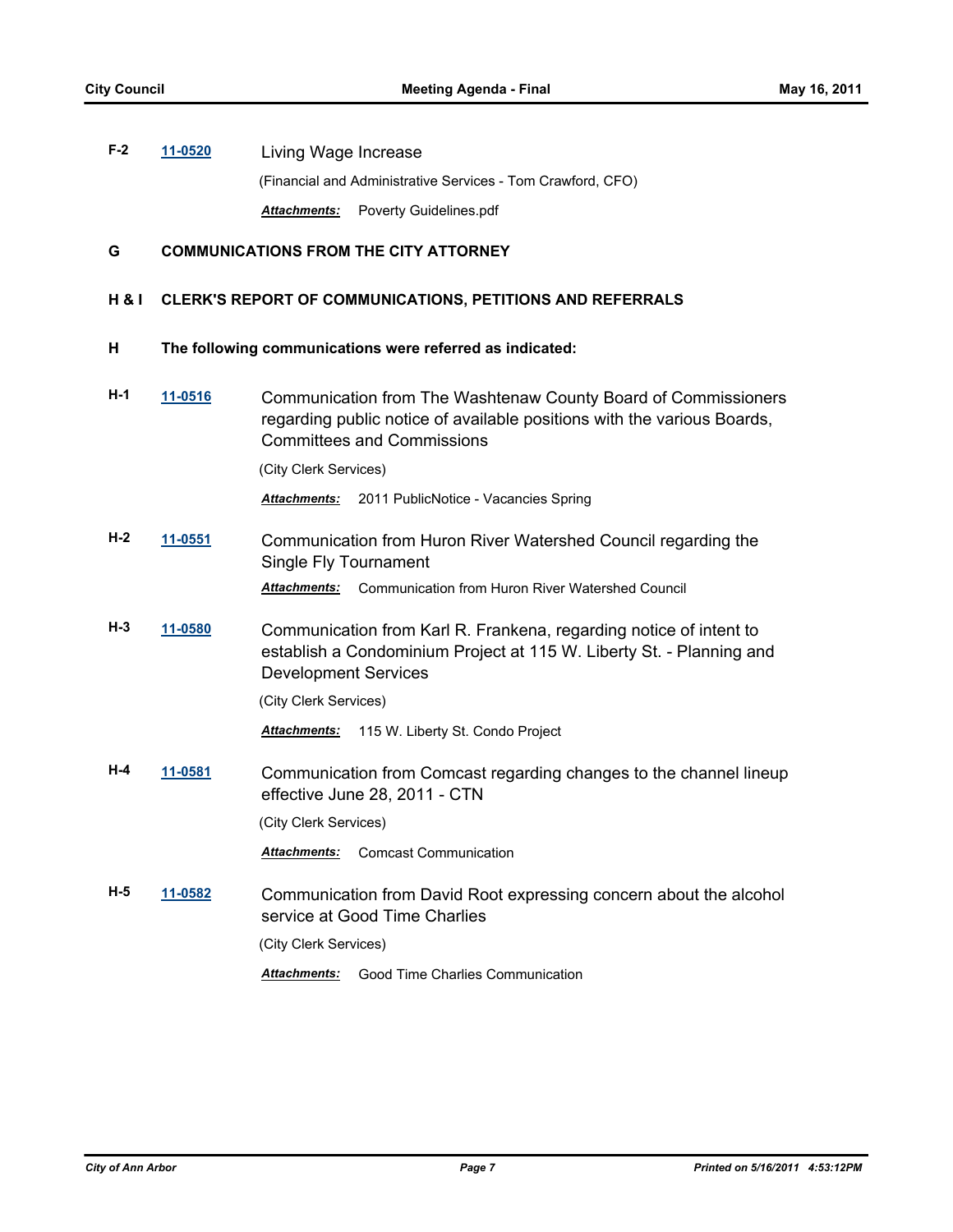| $H-6$   | 11-0587 | Communication from the State of Michigan Public Service Commission<br>regarding Notice of hearing for the Electric Customers of the Detroit<br>Edison Company, regarding Case No. U-16047-R, to reconcile its power<br>supply cost recovery costs and revenues for the calendar year 2010 |
|---------|---------|-------------------------------------------------------------------------------------------------------------------------------------------------------------------------------------------------------------------------------------------------------------------------------------------|
|         |         | (City Clerk Services)                                                                                                                                                                                                                                                                     |
|         |         | Attachments:<br><b>DTE Public Hearing Notice</b>                                                                                                                                                                                                                                          |
| H-7     | 11-0601 | Communication from Lawrence A. Roehrig, Secretary-Treasurer of<br>AFSCME Michigan Council 25 regarding State Legislature regarding HB<br>4059                                                                                                                                             |
|         |         | (City Clerk Services)                                                                                                                                                                                                                                                                     |
|         |         | AFSCME Michigan Council 25 Communication<br>Attachments:                                                                                                                                                                                                                                  |
| H-8     | 11-0643 | Communication from Housing and Human Services Board regarding<br><b>Human Services Funding</b>                                                                                                                                                                                            |
|         |         | Rapundalo<br><b>Sponsors:</b>                                                                                                                                                                                                                                                             |
|         |         | Attachments:<br>HHSAB memo on HS funding<br>(Added 5/16/11)                                                                                                                                                                                                                               |
| H-9     | 11-0646 | Picometrix, LLC, application for Industrial Facilities Tax Exemption<br>Certificate                                                                                                                                                                                                       |
|         |         | Attachments:<br>Picometrix, LLC Abatement Application<br>(Added 5/16/11)                                                                                                                                                                                                                  |
| L       |         | The following minutes were received for file:                                                                                                                                                                                                                                             |
| I-1     | 11-0471 | Housing Board of Appeals Minutes - October 28, 2010                                                                                                                                                                                                                                       |
|         |         | (Community Services - Sumedh Bahl, Area Administrator)                                                                                                                                                                                                                                    |
|         |         | Attachments:<br>HBA 10 28 10.pdf                                                                                                                                                                                                                                                          |
| $I - 2$ | 11-0493 | Ann Arbor Housing Commission Board Meeting Minutes - March 16,<br>201, March 30, 2011                                                                                                                                                                                                     |
|         |         | (Housing Services - Marge Novak, Manager)                                                                                                                                                                                                                                                 |
|         |         | Attachments:<br>AAHC Minutes 3-16-11, AAHC Minutes Special 3-30-11                                                                                                                                                                                                                        |
| $I - 3$ | 11-0536 | Ann Arbor Public Art Commission Meeting Minutes - March 1, 2011                                                                                                                                                                                                                           |
|         |         | (Public Services - Sue F. McCormick, Public Services Administrator)                                                                                                                                                                                                                       |
|         |         | Attachments:<br>AAPAC Meeting Minutes March 2011 .pdf                                                                                                                                                                                                                                     |
|         |         |                                                                                                                                                                                                                                                                                           |